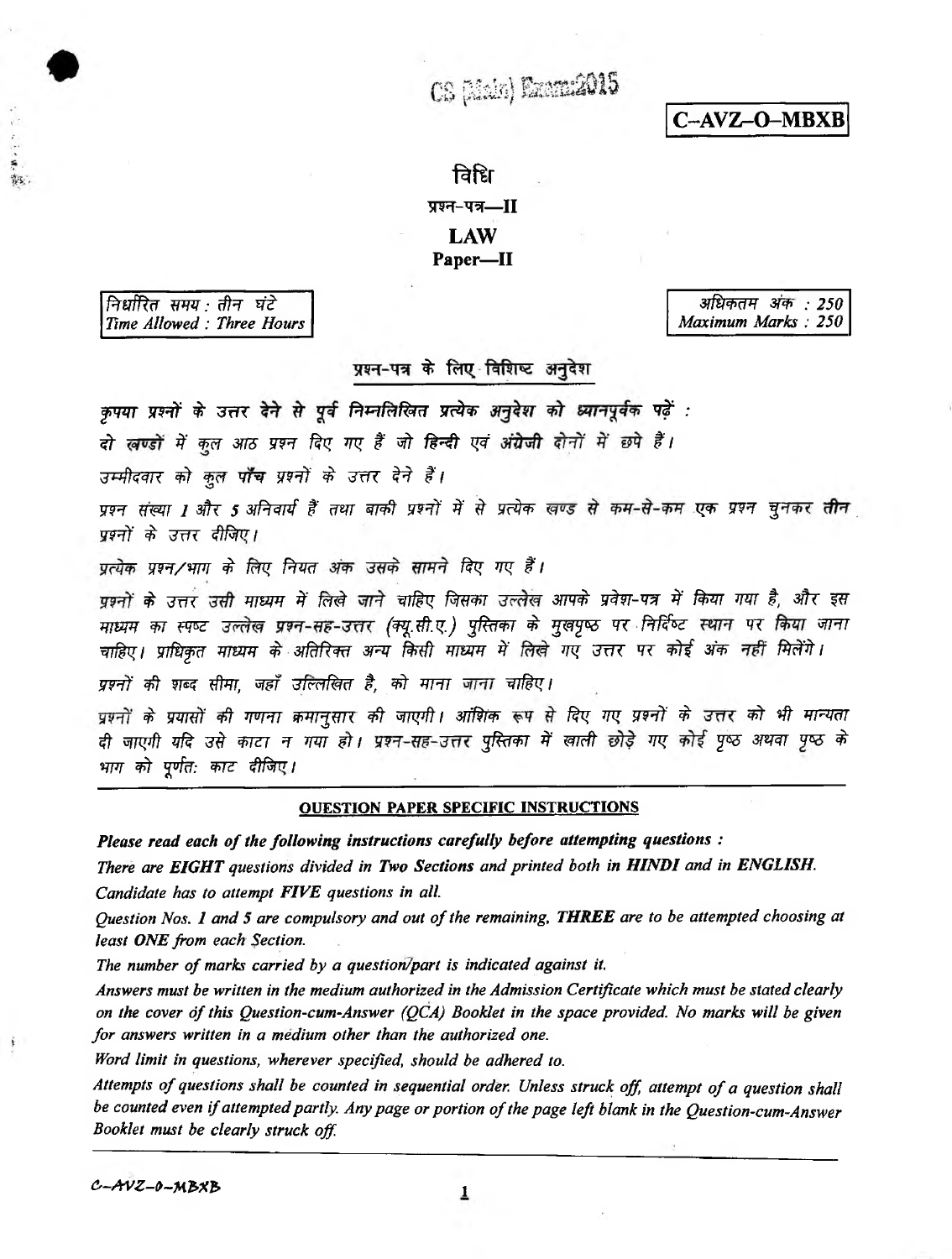### रनण्ड—अ

### **SECTION—A**

**Q. 1 निम्नलिखित में से प्रत्येक का उत्तर लगभग 150 शब्दों में दीजिए। विधिक उपबंधों और न्यायिक निर्णयों** की सहायता से उत्तर दें :

**Answer the following in about 150 words each. Support your answer with legal provisions and judicial pronouncements : 10x5=50**

Q. 1(a) <sup>vet: अस्पृश्यता' से उपजी किसी निर्योग्यता को लागू करना अपराध होगा जो विधि के अनुसार दंडनीय</sup> होगा।'' सिविल अधिकारों के संरक्षण के प्रकाश में टिप्पणी कीजिए।

"The enforcement of any disability arising out of 'Untouchability' shall be an offence punishable in accordance with law." Comment in the light of protection of Civil Rights. 10

Q. 1(b) आपराधिक न्याय भारत में दोषकर्ता को दण्डित करके प्रशासित किया जाता है और दण्ड के उद्देश्य को विभिन्न अपराध-शास्त्रियों के द्वारा पृथक-पृथक रूप से विचारित किया जाता है।'' व्याख्या कीजिए। "The criminal justice is administered in India by punishing the wrongdoer and the object of punishment is viewed differently by different criminologists." Elucidate.

् Q. 1(c) "अपकृत्य विधि में, संयुक्त अपकृत्यकर्ताओं का दायित्व संयुक्त और पृथक-पृथक होता है।'' विवेचना कीजिए।

"Liability of joint tort feasors in Law of Tort is Joint and Several." Discuss. 10

Q. 1(d) "आपराधिक षड्यंत्र का अपराध गठित करने के लिए दो या अधिक व्यक्तियों के बीच कोई अवैध कार्य, अथवा कोई ऐसा कार्य, जो अवैध नहीं है, अवैध साधनों के द्वारा, करने की सहमति का होना अनिवार्य है।'' आलोचनात्मक परीक्षण कीजिए।

"To constitute the offence of criminal conspiracy there must be an agreement to do, or cause to be done, an illegal act, or an act which is not illegal by illegal means." Critically examine. 10

- Q. 1(e) न्यायिक निर्णयों की सहायता से समझाइए कि भारतीय दण्ड संहिता की धारा 299(3) के अधीन आपराधिक मानववध कब धारा 300(4) के अधीन हत्या हो जाएगी। Explain with the help of decided cases as to when Culpable Homicide under Section 299(3) will become Murder under Section 300(4) of Indian Penal Code. 10
- Q. 2(a) "संद्<sub>री</sub>मावपूर्वक दी गई संसूचना उस अपहानि के कारण अपराध नहीं है, जो उस व्यक्ति को ही जिसे वह दी गई है, यदि वह उस व्यक्ति के फायदे के लिए दी गई है।'' समालोचनात्मक परीक्षण कीजिए। "No communication made in good faith is an offence by reason of any harm to the person to whom it is made, if it is made for the benefit of that person." Critically examine.

 $c$ -AVZ-0-MBXB 2

20

THE R. P. LEWIS CO., LANSING MICH.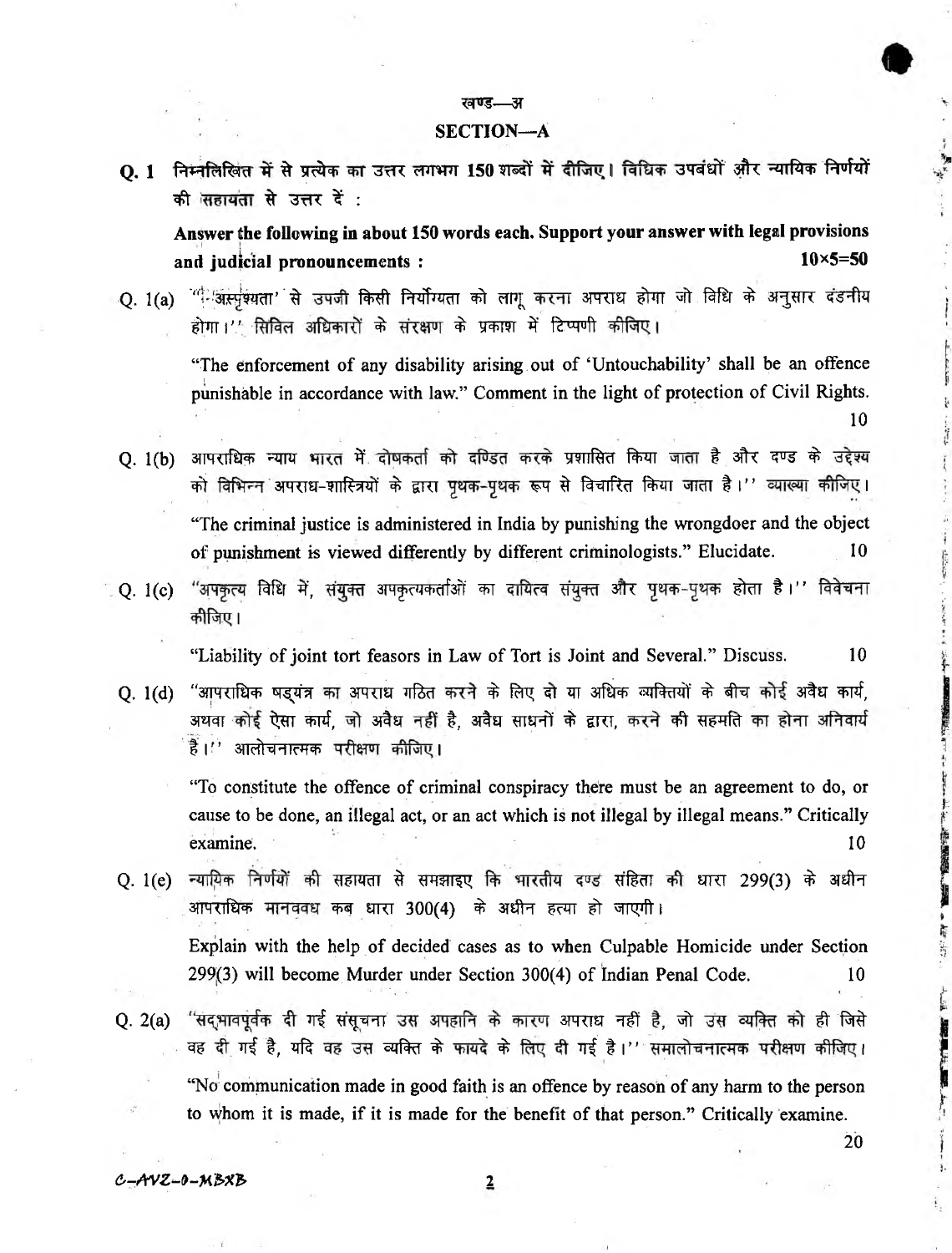O. 2(b) "भ्रष्टाचार निवारण अधिनियम, 1988 के अधीन उन विभिन्न परिस्थितियों को समझाइए, जिनमें लोक सेवक आपराधिक अवचार का अपराध करता हुआ कहा जाता है।''

Explain the various circumstances under which a 'public servant' is said to commit the offence of "Criminal misconduct" under 'The Prevention of Corruption Act, 1988'. 15

Q. 2(c) क्या बिना सदोष अभिलाभ या सदोष हानि कारित किए किसी को सम्पत्ति के कब्जे से वंचित करने का आचरण चोरी हो सकती है ? टिप्पणी कीजिए।

Whether the conduct of depriving someone from possession of property without causing wrongful gain or wrongful loss amount to theft ? Comment. 15

Q, 3(a) "उपभोक्ता संरक्षण अधिनियम, 1986 शिकायतों (परिवादों) के निवारण के लिए, तीन सोपानिक संरचना प्रदान करता है।'' व्याख्या कीजिए।

"The Consumer Protection Act, 1986 provides a three tier structure for redressal of complaints." Elucidate. 20

- <span id="page-2-0"></span>Q. 3(b) "लोक न्यूसेंस (उपताप) एक अपराध है, जबकि निजी न्यूसेंस एक सिविल दोष है।'' समझाइए। "Public nuisance is a crime whereas private nuisance is a civil wrong." Explain. 15
- Q. 3(c) "हाल के समय में अपकृत्य में राज्य के दायित्व में तीव्र परिवर्तन हुए हैं।'' अद्यतन न्यायिक निर्णयों के प्रकाश में विवेचना <del>कीजि</del>ए।

"State liability in Torts has undergone an acute transformation in recent times." Discuss in the light of latest judicial pronouncements. 15

- Q. 4(a) न्यायिक निर्णयों की सहायता से ऐसी परिस्थितियों की विवेचना कीजिए, जिनमें अमानहानिकारक दिखाई देने वाले कथनों को वादी मानहानिकारक साबित कर सकता है। Discuss with the help of judicial pronouncements the situations in which plaintiff may prove apparently non-defamatory statements as defamatory. 20
- O. 4(b) विनिश्चित मामलों की सहायता से चर्चा कीजिए कि कहाँ योगदायी उपेक्षा के मामलों में निर्णय देते समय न्यायालय वादी और प्रतिवादी दोनों की तरफ से उपेक्षा को ध्यान में रखती है। Discuss with the help of decided cases where the Court while deciding cases on contributory negligence keeps in mind the negligence on the part of plaintiff and defendant both.

15

Q. 4(c) <sup>"</sup>चलने-फिरने की स्वतन्त्रता पर पूर्ण अवरोध, चाहे उसकी अवधि कितनी भी कम क्यों न हो, मिथ्या परिरोध की कोटि में आयेगा।'' सुसंगत निर्णयजन्य विधि की सहायता से विवेचना कीजिए। "Total restraint on the liberty of movement of a person, however short its duration may be, will amount to false imprisonment." Discuss with the help of relevant case law.

15

おうし ない

4

4-47-57

Æ.t.

ź

3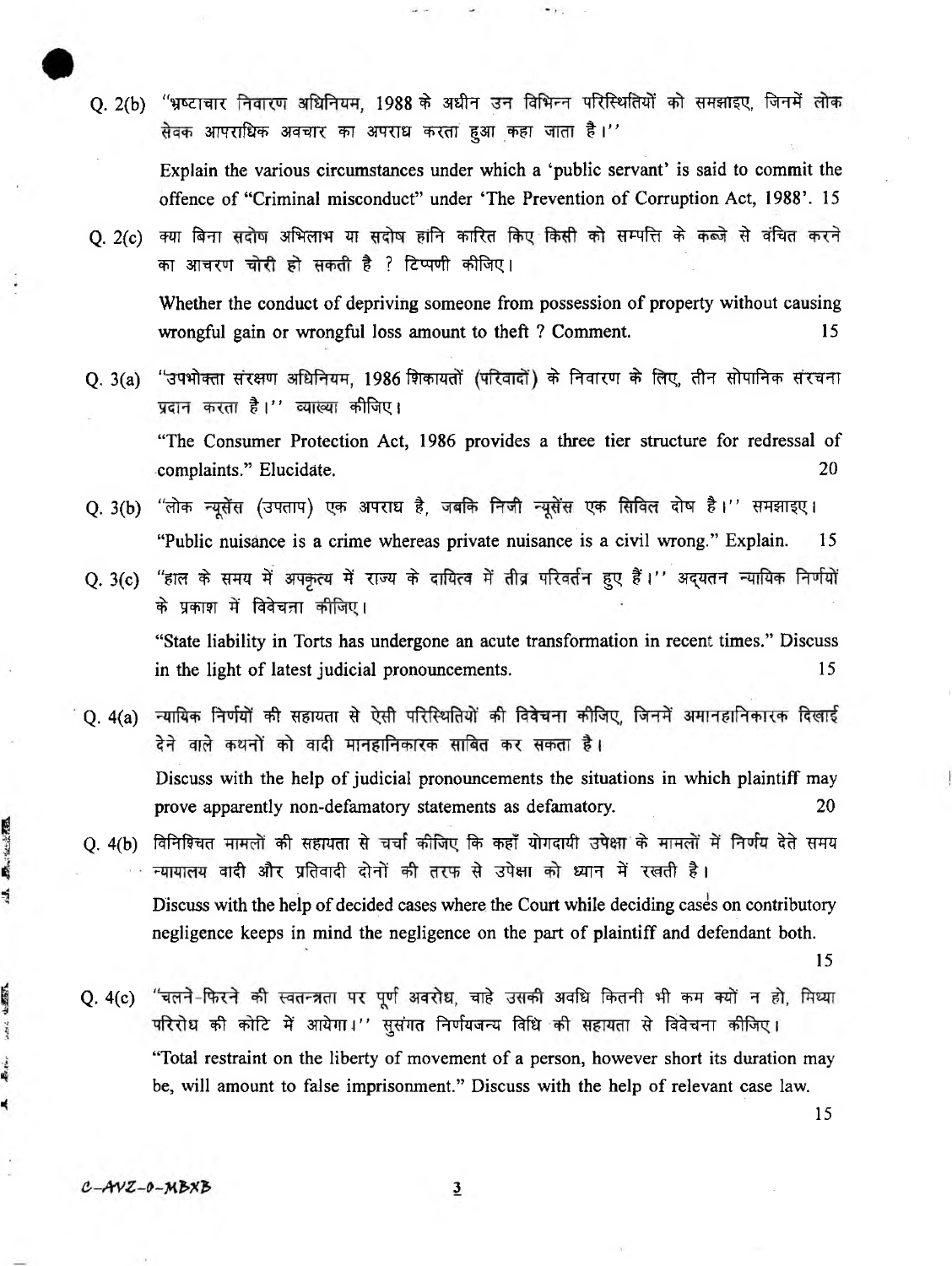#### *<i><u>avs—a</u>*

 $\mathfrak{t}$ 

#### **SECTION—B**

Q. 5 निम्नलिखित में से प्रत्येक का उत्तर लगभग 150 शब्दों में दीजिए। विधिक उपबंधों और न्यायिक निर्णयों की सहायता से उत्तर दें :

**Answer the following in about 150 words each. Support your answer with relevant legal provisions and decided cases :** 10x5=50

Q. 5(a) एक गायिका A एक रेस्तरां के प्रबन्धक B से अगले दो माह के दौरान प्रति सप्ताह में दो रात, उसके रेस्तरां में गाने की संविदा करती है और B उसे हर रात में गाने के लिए ₹ 5,000 देने के लिए वचनबद्ध होता है। छठी रात को A उस रेस्तरां से जानबूझकर अनुपस्थित रहती है और परिणाम-स्वरूप B उस संविदा को विलंडित कर देता है। विनिश्चय कीजिए।

A, a singer, contracts with B, the manager of a restaurant, to sing at his restaurant for two nights every week during next two months; and B engages to pay to her 5,000/- rupees for each night's performance. On the sixth night, A wilfully absents herself from the restaurant and B, in consequence, rescinds the contract. Decide. 10

Q. 5(b) "लोकहित मुकदमा (पी.आई.एल.) याचिका भारतीय संविधान के अनुच्छेद 32 के अन्तर्गत, उच्चतम न्यायालय में दाखिल नहीं की जा सकती, केवल यदि मूल अधिकारों के प्रवर्तन से संबन्धित प्रश्न सन्निहित हो।'' संमीक्षा कीजिए।

"PIL writ petition cannot be filed' in the Supreme Court under Article 32 of Indian Constitution only if a question concerning the enforcement of 'Fundamental Rights' is involved." Comment. 10

- Q. 5(c) "हर करार, जिससे उसका कोई पक्षकार किसी संविदा के अधीन या बारे में अपने अधिकारों को मामूली अधिकरणों में प्रायिक विधिक कार्यवाहियों द्वारा प्रवर्तित कराने से आत्यंतिकत: अवरुद्ध किया जाता है, या जो उस समय को, जिसके भीतर वह अपने अधिकारों को इस प्रकार प्रवृत करा सकता है, परिसीमित कर देता हो, उस विस्तार तक शून्य है।'' इस सिद्धांत के यदि कोई अपवाद हों, तो समझाइए। "Every agreement by which any party thereto is.restricted absolutely from enforcing his rights under or in respect of any contract, by the usual legal proceedings in the ordinary Tribunals, or which limits the time within which he may thus enforce his right is void to that extent." Explain the exceptions, if any, of this principle. 10
- Q. 5(d) 'लोगों के स्वास्थ्य पर ध्वनि प्रदूषण के प्रभाव' पर एक टिप्पणी लिखिए। Write a note on 'Impact of noise pollution on the health of the people.' 10
- i Q. 5(e) बीच-बचाव (मध्यस्थता) के विभिन्न सिद्धांतों की विवेचना कीजिए। Discuss the various principles of 'mediation'. 10
- <span id="page-3-0"></span>Q. 6(a) "अवक्रय कॅरार एक उपनिधान जमा विक्रय करने का करार है।'' समझाइए। "A hire purchase agreement is a bailment plus an agreement to sell." Explain. 20

*e,~AVZ-&~ MbXh 4*

11 .